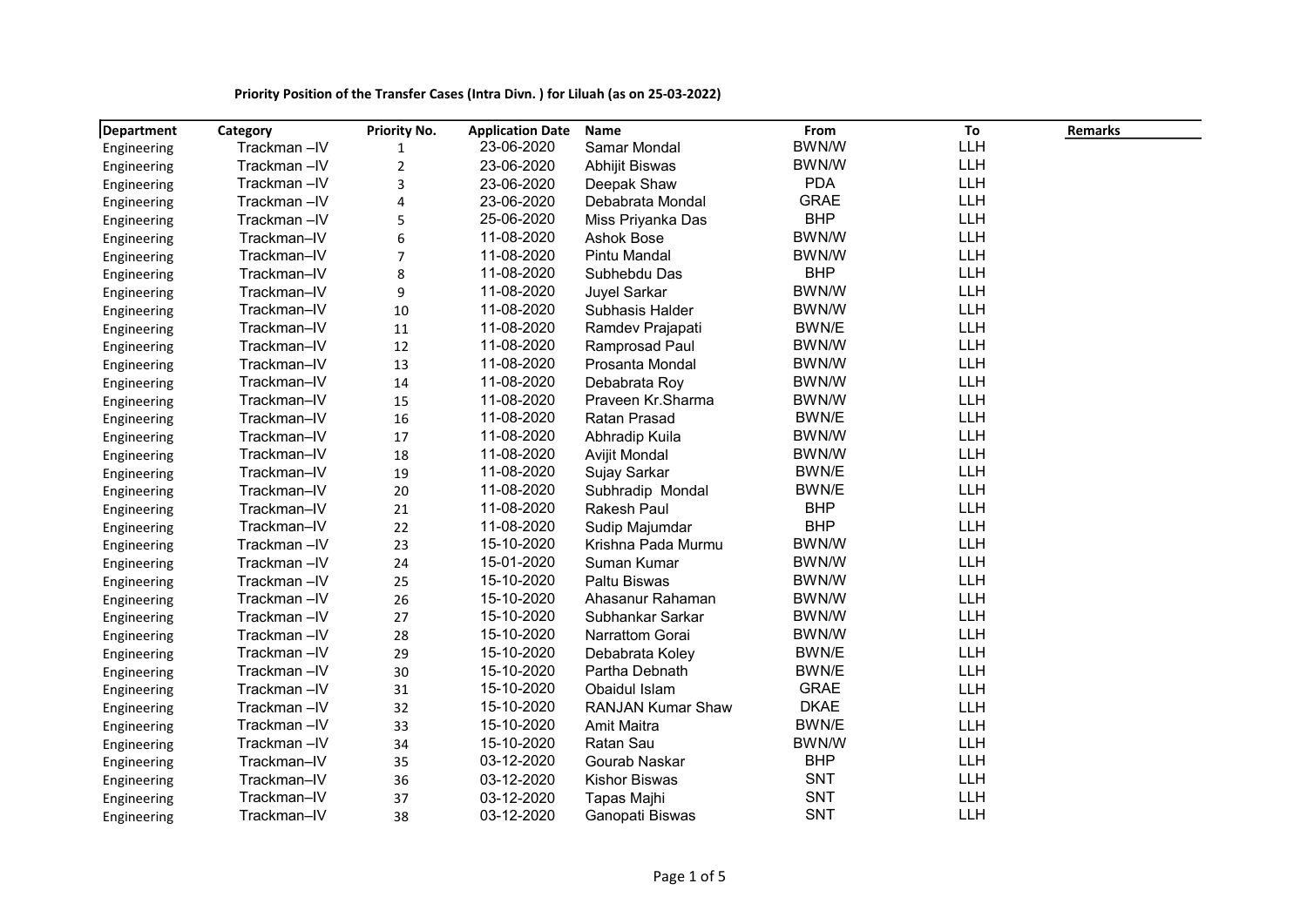| Department  | Category           | <b>Priority No.</b> | <b>Application Date</b> | Name                | From        | To         | <b>Remarks</b> |
|-------------|--------------------|---------------------|-------------------------|---------------------|-------------|------------|----------------|
| Engineering | Trackman-IV        | 39                  | 03-12-2020              | Mithun Ghosh        | <b>RPH</b>  | <b>LLH</b> |                |
| Engineering | Trackman-IV        | 40                  | 03-12-2020              | Subrata Ghosh       | <b>RPH</b>  | LLH        |                |
| Engineering | Trackman-IV        | 41                  | 03-12-2020              | Sudipta Saha        | BWN/W       | LLH        |                |
| Engineering | Trackman-IV        | 42                  | 03-12-2020              | Kousik Mondal       | BWN/W       | LLH        |                |
| Engineering | Trackman-IV        | 43                  | 03-12-2020              | Ramprosad Bisaws    | BWN/W       | LLH        |                |
| Engineering | Trackman-IV        | 44                  | 03-12-2020              | Sajal Paul          | BWN/W       | LLH        |                |
| Engineering | Trackman-IV        | 45                  | 03-12-2020              | Sisir Ranjan Bisaws | BWN/W       | LLH        |                |
| Engineering | Trackman-IV        | 46                  | 03-12-2020              | Ashish Kumar        | BWN/W       | <b>LLH</b> |                |
| Engineering | Trackman-IV        | 47                  | 08-12-2020              | Surajit Chowdhury   | <b>RPH</b>  | LLH        |                |
| Engineering | Trackman-IV        | 48                  | 17-12-2020              | Sanjay Kumar Prasad | <b>PDA</b>  | <b>LLH</b> |                |
| Engineering | Trackman-III       | 49                  | 25-01-2020              | Shree Bhagwan Goala | <b>RPH</b>  | <b>LLH</b> |                |
| Engineering | Trackman-IV        | 50                  | 15-01-2021              | Partha Ganguly      | <b>RPH</b>  | <b>LLH</b> |                |
| Engineering | Trackman-IV        | 51                  | 15-01-2021              | Pritam Ghosh        | <b>RPH</b>  | LLH        |                |
| Engineering | Trackman-IV        | 52                  | 15-01-2021              | Sourab Biswas       | <b>RPH</b>  | <b>LLH</b> |                |
| Engineering | Trackman-IV        | 53                  | 15-01-2021              | Sudarshan Majumdar  | <b>PKR</b>  | LLH        |                |
| Engineering | Trackman-IV        | 54                  | 15-01-2021              | <b>Tapan Das</b>    | <b>NHT</b>  | LLH        |                |
| Engineering | Trackman-IV        | 55                  | 15-01-2021              | Arijit Das          | <b>GRAE</b> | LLH        |                |
| Engineering | Trackman-IV        | 56                  | 15-01-2021              | Rahul Karmakar      | <b>GRAE</b> | <b>LLH</b> |                |
| Engineering | Trackman-IV        | 57                  | 15-01-2021              | Md. Reyaz Ansari    | BWN/E       | LLH        |                |
| Engineering | Trackman-IV        | 58                  | 15-01-2021              | Debasis Roy         | BWN/W       | <b>LLH</b> |                |
| Engineering | Trackman-IV        | 59                  | 15-01-2021              | Deb Sen             | BWN/E       | <b>LLH</b> |                |
| Engineering | Trackman-II        | 60                  | 15-01-2021              | Ram Prasan Goala    | BWN/E       | LLH        |                |
| Engineering | Trackman-II        | 61                  | 15-01-2021              | Harendra Gowala     | BWN/E       | <b>LLH</b> |                |
| Engineering | Trackman-IV        | 62                  | 15-01-2021              | Debjyoti Mukherjee  | BWN/E       | LLH        |                |
| Engineering | Trackman-IV        | 63                  | 15-01-2021              | Sukamal Roy         | KQU         | <b>LLH</b> |                |
| Engineering | Trackman-IV        | 64                  | 15-01-2021              | Jaganath Ghosh      | <b>GRAE</b> | <b>LLH</b> |                |
| Engineering | TM-II (Chowkidar)  | $\mathbf 1$         | 15.10.2020              | Dibakar Dey         | <b>DKAE</b> | <b>LLH</b> |                |
| Engineering | TM-IV (Gatekeeper) | $\mathbf{1}$        | 12.03.2019              | Abhijit Das         | BWN(E)      | <b>LLH</b> |                |
| Engineering | TM-IV (Gatekeeper) | 2                   | 15.01.2021              | Noor Mohammad       | <b>NDAE</b> | <b>LLH</b> |                |
| Engineering | TM-IV (Gatekeeper) | 3                   | 11.09.2021              | Ravi Shankar Murya  | <b>GRAE</b> | <b>LLH</b> |                |
| Engineering | TM-IV (Keyman)     | 1                   | 03.12.2020              | Indal Sahani        | <b>SNT</b>  | <b>LLH</b> |                |
| Engineering | TM-IV (Valveman)   | $\mathbf 1$         |                         | <b>LIBAN KUJUR</b>  | <b>BDC</b>  | <b>LLH</b> |                |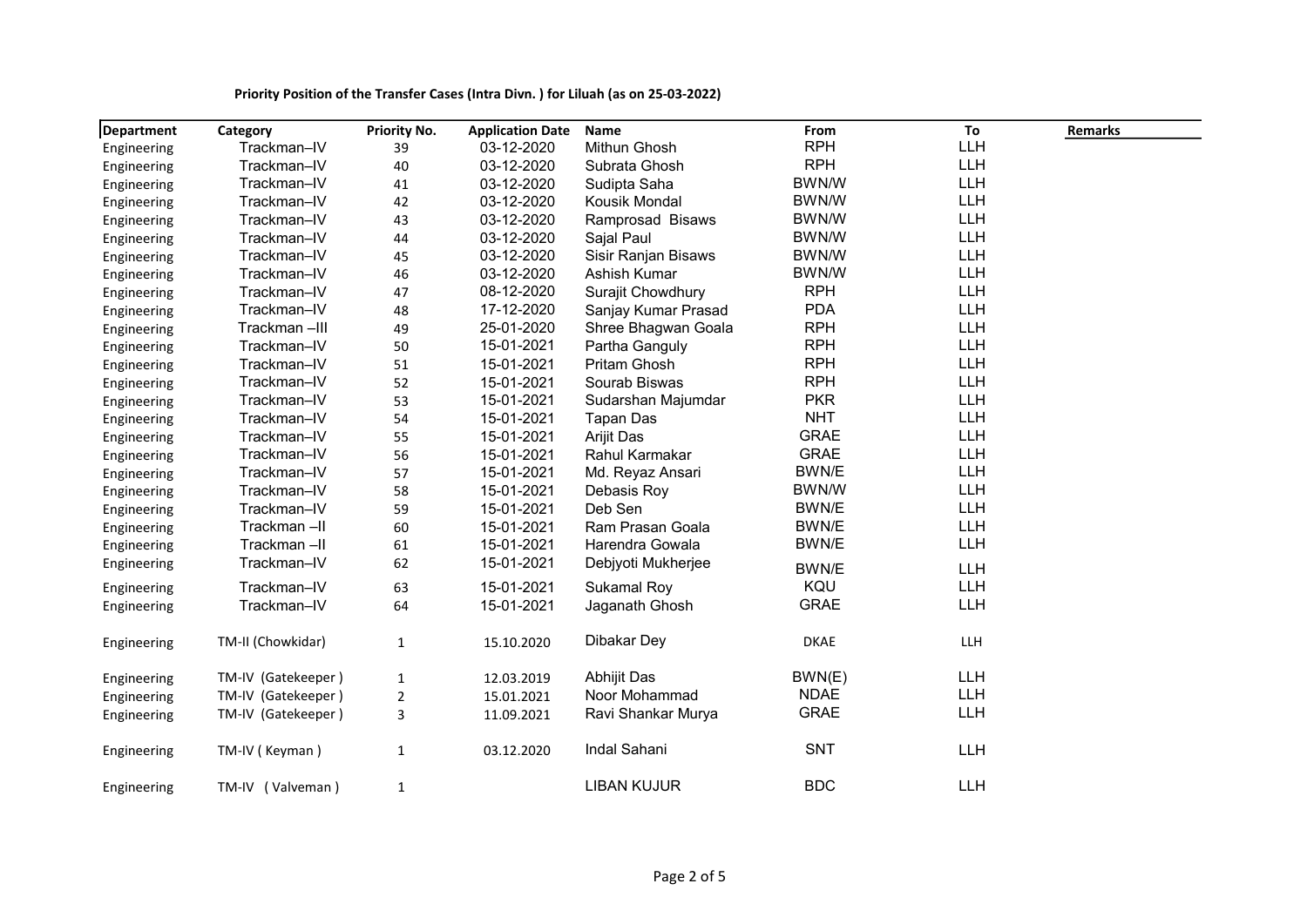| <b>Department</b> | Category        | <b>Priority No.</b> | <b>Application Date</b>  | Name                    | From          | To                       |
|-------------------|-----------------|---------------------|--------------------------|-------------------------|---------------|--------------------------|
| <b>Department</b> | <b>Category</b> | <b>Priority No.</b> | <b>Application Date</b>  | Name                    | From          | To                       |
| C&W               | Helper          | 1                   | 16.10.2017               | Smt. Ponam kumari Sarma | <b>HWH</b>    | CWM/LLH                  |
| C&W               | Helper          | 2                   | 22.02.2018               | Smt. Piya Das           | <b>HWH</b>    | CWM/LLH                  |
| C&W               | Helper          | 3                   | 13.09.2018               | Sri Shyam Sundar Singh  | <b>KWAE</b>   | SCW/SYAE                 |
| <b>Department</b> | <b>Category</b> | <b>Priority No.</b> | <b>Application Date</b>  | Name                    | From          | To                       |
| Power             | Tech-III        | 1                   | 23.12.2016               | <b>DASHRATH MANDI</b>   | SSE/LOCO/HWH  | C&W/LLH                  |
| Power             | SWEEPER         | $\mathbf{1}$        | 06.03.2018               | PRADIP DAS              | SSE(Loco)/HWH | LLH Divn.                |
| <b>Department</b> | <b>Category</b> | <b>Priority No.</b> | <b>Application Date</b>  | Name                    | From          | To                       |
| Comml.            | CBC/BS-I        | 1                   | 20.02.2012               | SUDHIR MONDAL           | <b>BOI</b>    | LLH                      |
| Comml.            | CBC/BS-I        | $\overline{2}$      | 11.01.2013               | DHANANJOY MANJHI        | <b>GKH</b>    | LLH                      |
| Comml.            | CBC/BS-I        | 3                   | 11.01.2013               | <b>ALOK NATH GHOSH</b>  | AMBG          | LLH                      |
| Comml.            | CBC/BS-I        | 4                   | 26.09.2016               | <b>CHITRA BHAKAT</b>    | <b>TAK</b>    | LLH                      |
| Comml.            | CBC/BS-I        | 5                   | 26.04.2017               | <b>TARUN DAS</b>        | <b>BQY</b>    | LLH                      |
| Comml.            | ABC             | $\mathbf{1}$        | 20-04-2011; 22-07-<br>13 | Kabita Shaw             | <b>RIS</b>    | LLH, BEQ, BLY            |
| Comml.            | ABC             | $\overline{2}$      | 02-04-15                 | Santosh Ram             | SIU           | <b>LLH</b>               |
| Comml.            | APC             | 3                   | $01 - 05 - 15$           | Amit Kumar Singh        | SRP           | Near LLHarea, DKAE GOODS |
| Comml.            | ABC             | 4                   | 10-03-16                 | Shiv Nandan Das         | SIU           | <b>HWH</b>               |
| Comml.            | CBC             | 5                   | $03 - 10 - 16$           | Asit Baran Pal          | HMZ           | LLH                      |
| Comml.            | ABC             | 6                   | 12-12-16                 | Randhir Kumar           | <b>TAK</b>    | LLH to BDC               |
| Comml.            | ABC             | 7                   | 07-02-2017               | Indrani Saha            | <b>MUG</b>    | LLH to BDC               |
| Comml.            | ABC             | 8                   | 19-07-2017               | Partha Protim Lahiri    | <b>MYM</b>    | LLH                      |
| Comml.            | ABC             | 9                   | 06-06-2018               | Sudha lama              | <b>KWAE</b>   | <b>LLH</b>               |
| Comml.            | ABC             | 10                  | 14-07-2018               | Rahul Sinha             | <b>MUG</b>    | <b>LLH</b>               |
| <b>Department</b> | <b>Category</b> | <b>Priority No.</b> | <b>Application Date</b>  | Name                    | From          | To                       |
| Elect.            | Tech-III        | $\mathbf{1}$        | 09.01.2018               | Md. Nooruzzaman         | <b>RPH</b>    | <b>LLH</b>               |
| <b>Department</b> | <b>Category</b> | <b>Priority No.</b> | <b>Application Date</b>  | Name                    | From          | To                       |
| Operations        | SM              | $\mathbf{1}$        | 17-08-2011               | Som Dutt Bharadwaj      | <b>HWH</b>    | Trg.LLH                  |
| Operations        | SM              | $\overline{2}$      | 12-12-2011               | Subhas Chandra Roy      | <b>BWN</b>    | Trg.LLH                  |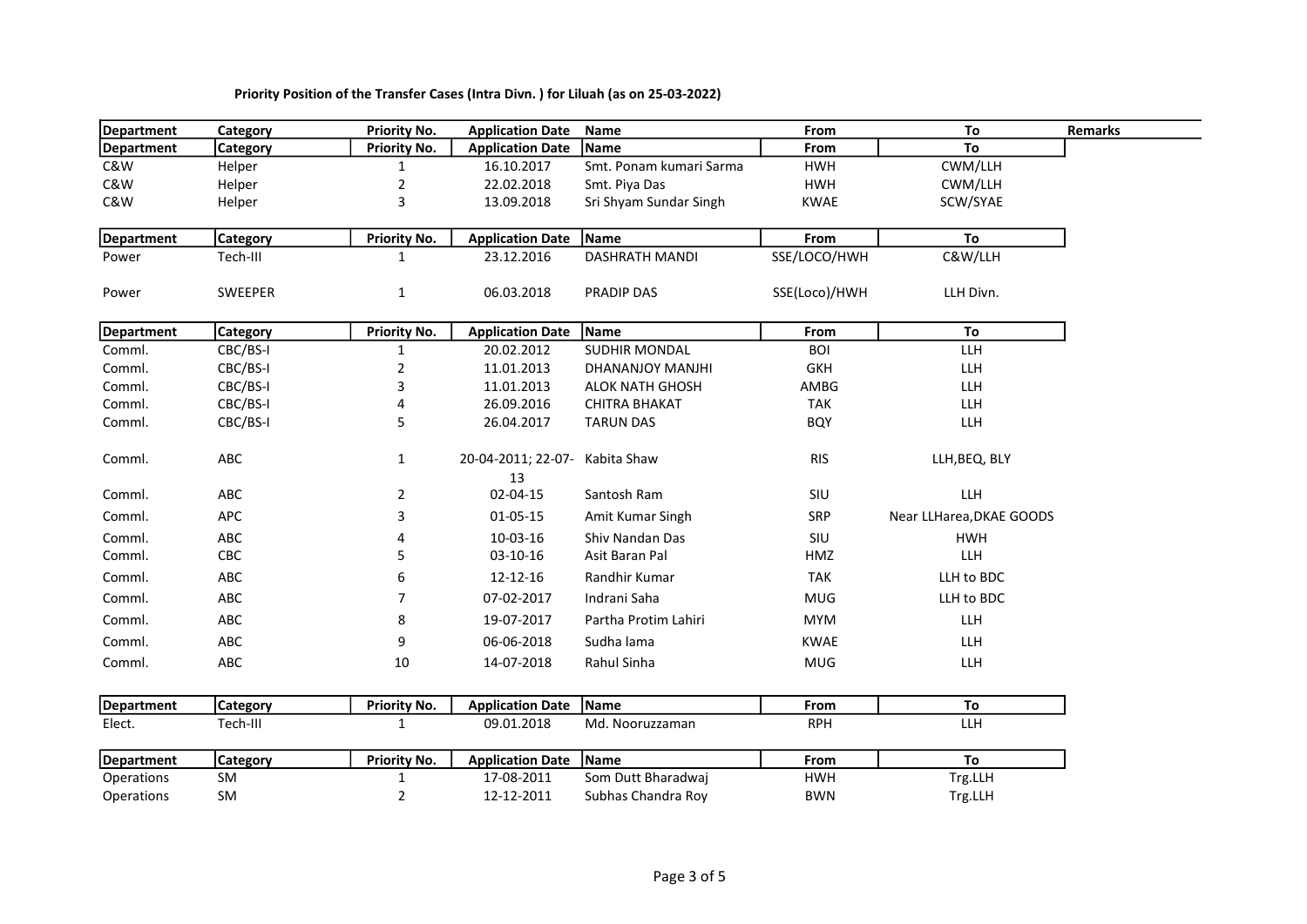| <b>Department</b>            | Category                | <b>Priority No.</b> | <b>Application Date</b> | Name                   | From        | To                                    |
|------------------------------|-------------------------|---------------------|-------------------------|------------------------|-------------|---------------------------------------|
| Operations                   | SM                      | 3                   | 06-12-2013              | Somnath Halder         | <b>KLNT</b> | Sorting YD LLH/HWH-BDC sec            |
| Operations                   | SM                      | 4                   | 24-03-2014              | Subrata Gupta          | <b>BDC</b>  | S&T trng centre, LLH                  |
| Operations                   | SM                      | 5                   | 25-03-2014              | Rabindra Roy           | <b>JRAE</b> | SYAE/SYDL,LLH                         |
| Operations                   | SM                      | 6                   | 18-09-2014              | Mithilesh Kr Pandey    | MAY         | S&T trng centre, LLH                  |
| Operations                   | SM                      | 7                   | 03-12-2014              | Ashis Kumar Mitra      | <b>CCL</b>  | Instructor at S&T Trng.               |
|                              |                         |                     |                         |                        |             | Centre, LLH                           |
| Operations                   | SM                      | 8                   | 23-02-2015              | Narendra Kumar Singh   | <b>BHW</b>  | <b>BTNG/SYDL LLH/CC Link</b>          |
| Operations                   | SM                      | 9                   | 25-09-2015              | <b>Bimal Kr Prasad</b> | <b>DKAE</b> | Cab/BZL<br>LLH-SRP, CCL(E), Belanagar |
| Operations                   | SM                      | 10                  | 23-02-2016              | Sahali Sarkar          | <b>HWH</b>  | SYDL, HG                              |
| Operations                   | SM                      | 11                  | 10-05-2016              | Debabrata Dasgupta     | <b>RIS</b>  | LLH tag.School                        |
| Operations                   | SM                      | 12                  | 29-07-2016              | Shridhar Mourya        | <b>BMAE</b> | BTG, LLH, HWH, BEQ, BLY               |
| Operations                   | SM                      | 13                  | 22-10-2018              | Surojit Roy            | CRAE        | LLH                                   |
| Operations                   | SM                      | 14                  | 14-12-2018              | Arpan Pakira           | <b>BRPA</b> | <b>LLH</b>                            |
| Operations                   | <b>HTNC</b>             | 1                   | 08-09-2017              | Subrata Bhakta         | <b>BDC</b>  | <b>LLH</b>                            |
|                              |                         |                     |                         |                        |             |                                       |
| Operations                   | Gateman                 | $\mathbf{1}$        | 09.07.2016              | Avijit Das             | JOX         | LLH, BLR, BLY, UPA                    |
| Operations                   | Gateman                 | $\overline{2}$      | 16.02.2017              | <b>NAVIN KUMAR</b>     | <b>MYM</b>  | LLH                                   |
| Operations                   | Cabin Master            | $\mathbf{1}$        | 09.07.2011              | Dipen Chottopadhyay    | <b>BRPA</b> | LLH Goods Cabin under                 |
|                              |                         |                     |                         |                        |             | CYM/HG                                |
| Operations                   | Porter                  | $\mathbf{1}$        | 12-09-2018              | Omprakash Yadav        | KOG         | <b>LLH</b>                            |
| Operations                   | Porter                  | $\overline{2}$      | 01-10-2019              | Ravi Kumar Rai         | <b>JOX</b>  | LLH                                   |
| Operations                   | Porter                  | 3                   | 03-07-2020              | Anup Kumar Manna       | <b>PKR</b>  | <b>LLH</b>                            |
|                              |                         |                     |                         | Name                   |             | To                                    |
| <b>Department</b><br>Medical | <b>Category</b><br>H&MI | <b>Priority No.</b> | <b>Application Date</b> | Sri ALOKE KEDIA        | From        |                                       |
|                              |                         | 1                   | 04-01-2017              |                        | <b>HWH</b>  | LLH Workshop                          |
| Medical                      | H&MI                    | $\overline{2}$      | 11-05-2017              | Sri Abhijit Sadhukhan  | <b>SKG</b>  | LLH Workshop                          |
| Medical                      | HA                      | 1                   | 1/14/16, 21/2/17        | Sri Shambhu Pd. Shaw   | <b>HWH</b>  | LLH Workshop                          |
| Medical                      | HA                      | $\overline{2}$      | 31-12-15, 01-11-        | Sri Santosh Rajak      | <b>HWH</b>  | CWM/LLH & CMS/LLH                     |
| Medical                      | HA                      | 3                   | 2017<br>21-01-2020      | P.K. Singh             | <b>HWH</b>  | <b>CWM LLH</b>                        |